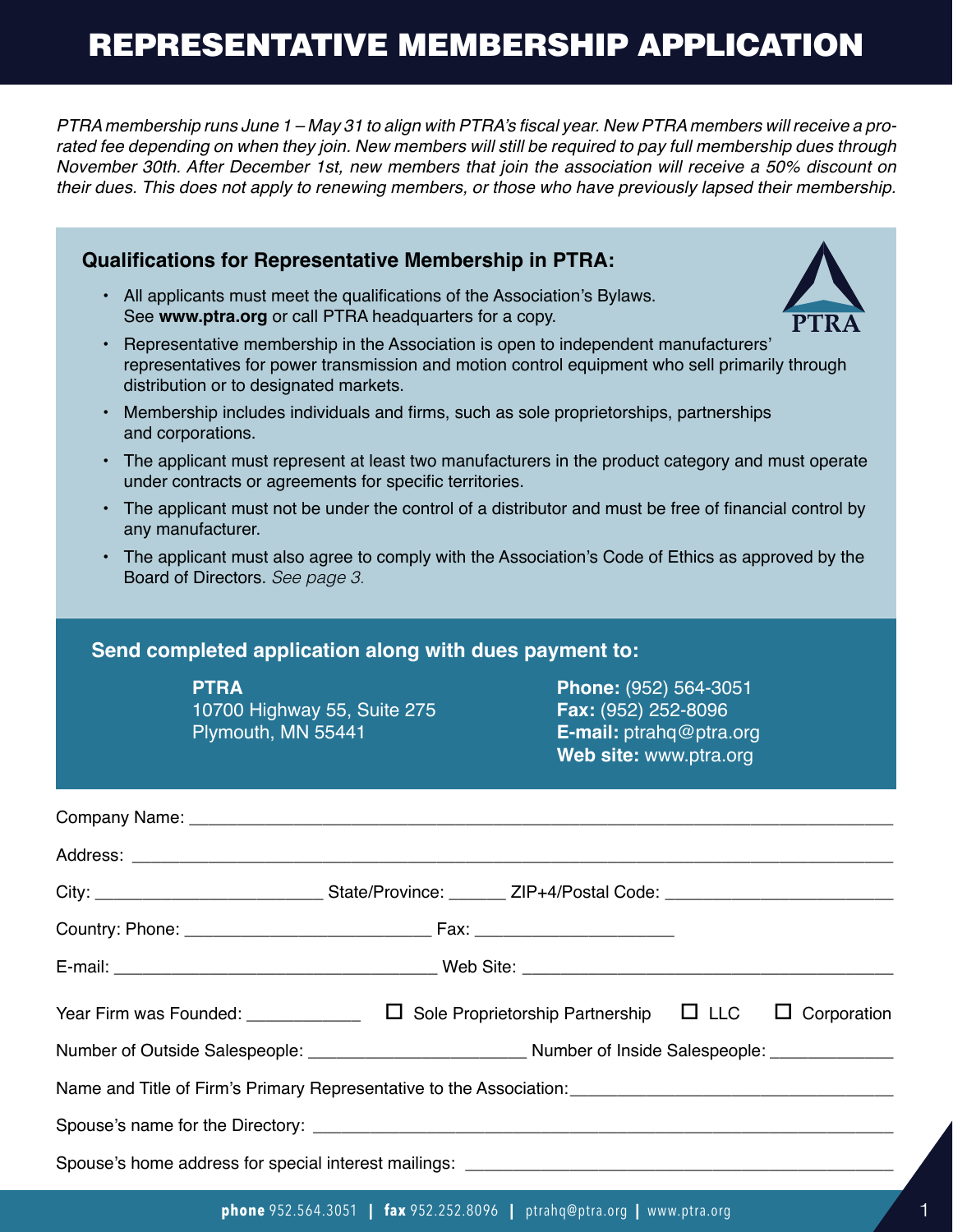## **Territory Covered** (*Check all states/provinces served wholly or in part*):

**US Territories:**  $\square$  Alabama  $\square$  Alaska  $\square$  Arizona  $\square$  Arkansas  $\square$  California  $\Box$  Colorado  $\square$  Connecticut o DC  $\square$  Delaware  $\Box$  Florida  $\square$  Georgia  $\square$  Hawaii  $\Box$  Idaho  $\square$  Illinois  $\square$  Indiana  $\square$  lowa  $\square$  Kansas **Canadian Territories:**  $\Box$  Alberta  $\square$  British Columbia  $\square$  Manitoba  $\square$  New Brunswick  $\square$  New Foundland  $\square$  Nova Scotia  $\square$  Ontario  $\Pi$  Prince Edward Island  $\Box$  Quebec  $\square$  Saskatchewan **International Territories:**  $\square$  Mexico o Puerto Rico  $\square$  South America  $\square$  South Korea  $\square$  Virgin Islands **Other: Designal**  $\square$  North Dakota  $\Box$  Ohio  $\square$  Oklahoma  $\square$  Oregon  $\square$  Pennsylvania  $\Box$  Rhode Island  $\square$  South Carolina  $\square$  South Dakota  $\square$  Tennessee  $\square$  Texas  $\square$  Utah □ Vermont  $\square$  Virginia  $\square$  Washington  $\square$  West Virginia  $\square$  Wisconsin  $\square$  Wyoming  $\square$  Kentucky  $\square$  Louisiana  $\square$  Maine  $\square$  Maryland  $\square$  Massachusetts  $\square$  Michigan  $\square$  Minnesota  $\square$  Mississippi  $\square$  Missouri  $\Box$  Montana  $\square$  Nebraska  $\square$  Nevada  $\square$  New Hampshire  $\square$  New Jersey  $\square$  New Mexico  $\square$  New York  $\square$  North Carolina

**Branch Locations** (*List address and phone numbers of each; attach supplemental sheet if necessary*):

\_\_\_\_\_\_\_\_\_\_\_\_\_\_\_\_\_\_\_\_\_\_\_\_\_\_\_\_\_\_\_\_\_\_\_\_\_\_\_\_\_\_\_\_\_\_\_\_\_\_\_\_\_\_\_\_\_\_\_\_\_\_\_\_\_\_\_\_\_\_\_\_\_\_\_\_\_\_\_\_ \_\_\_\_\_\_\_\_\_\_\_\_\_\_\_\_\_\_\_\_\_\_\_\_\_\_\_\_\_\_\_\_\_\_\_\_\_\_\_\_\_\_\_\_\_\_\_\_\_\_\_\_\_\_\_\_\_\_\_\_\_\_\_\_\_\_\_\_\_\_\_\_\_\_\_\_\_\_\_\_ \_\_\_\_\_\_\_\_\_\_\_\_\_\_\_\_\_\_\_\_\_\_\_\_\_\_\_\_\_\_\_\_\_\_\_\_\_\_\_\_\_\_\_\_\_\_\_\_\_\_\_\_\_\_\_\_\_\_\_\_\_\_\_\_\_\_\_\_\_\_\_\_\_\_\_\_\_\_\_\_ \_\_\_\_\_\_\_\_\_\_\_\_\_\_\_\_\_\_\_\_\_\_\_\_\_\_\_\_\_\_\_\_\_\_\_\_\_\_\_\_\_\_\_\_\_\_\_\_\_\_\_\_\_\_\_\_\_\_\_\_\_\_\_\_\_\_\_\_\_\_\_\_\_\_\_\_\_\_\_\_

**List all manufacturers you represent.** Provide full name and address; attach supplemental sheet/line card if necessary. (*This information is for the application process only and is not available to the membership.*)

\_\_\_\_\_\_\_\_\_\_\_\_\_\_\_\_\_\_\_\_\_\_\_\_\_\_\_\_\_\_\_\_\_\_\_\_\_\_\_\_\_\_\_\_\_\_\_\_\_\_\_\_\_\_\_\_\_\_\_\_\_\_\_\_\_\_\_\_\_\_\_\_\_\_\_\_\_\_\_\_ \_\_\_\_\_\_\_\_\_\_\_\_\_\_\_\_\_\_\_\_\_\_\_\_\_\_\_\_\_\_\_\_\_\_\_\_\_\_\_\_\_\_\_\_\_\_\_\_\_\_\_\_\_\_\_\_\_\_\_\_\_\_\_\_\_\_\_\_\_\_\_\_\_\_\_\_\_\_\_\_ \_\_\_\_\_\_\_\_\_\_\_\_\_\_\_\_\_\_\_\_\_\_\_\_\_\_\_\_\_\_\_\_\_\_\_\_\_\_\_\_\_\_\_\_\_\_\_\_\_\_\_\_\_\_\_\_\_\_\_\_\_\_\_\_\_\_\_\_\_\_\_\_\_\_\_\_\_\_\_\_

| <b>Complete the following:</b>                                                        |
|---------------------------------------------------------------------------------------|
| A. Can you provide warehouse space? $\Box$ Yes $\Box$ No                              |
| B. Do you invoice in your company name? $\Box$ Yes $\Box$ No                          |
| C. Do you warehouse any lines? $\Box$ Yes $\Box$ No                                   |
| D. List the names of the suppliers you invoice under your company name:               |
|                                                                                       |
| E. Is your business predominately $\Box$ Power Transmission OR $\Box$ Motion Control? |
| <b>SPONSOR.</b> Please list your Firm's PTRA member sponsor:                          |
| Name:__________                                                                       |
|                                                                                       |